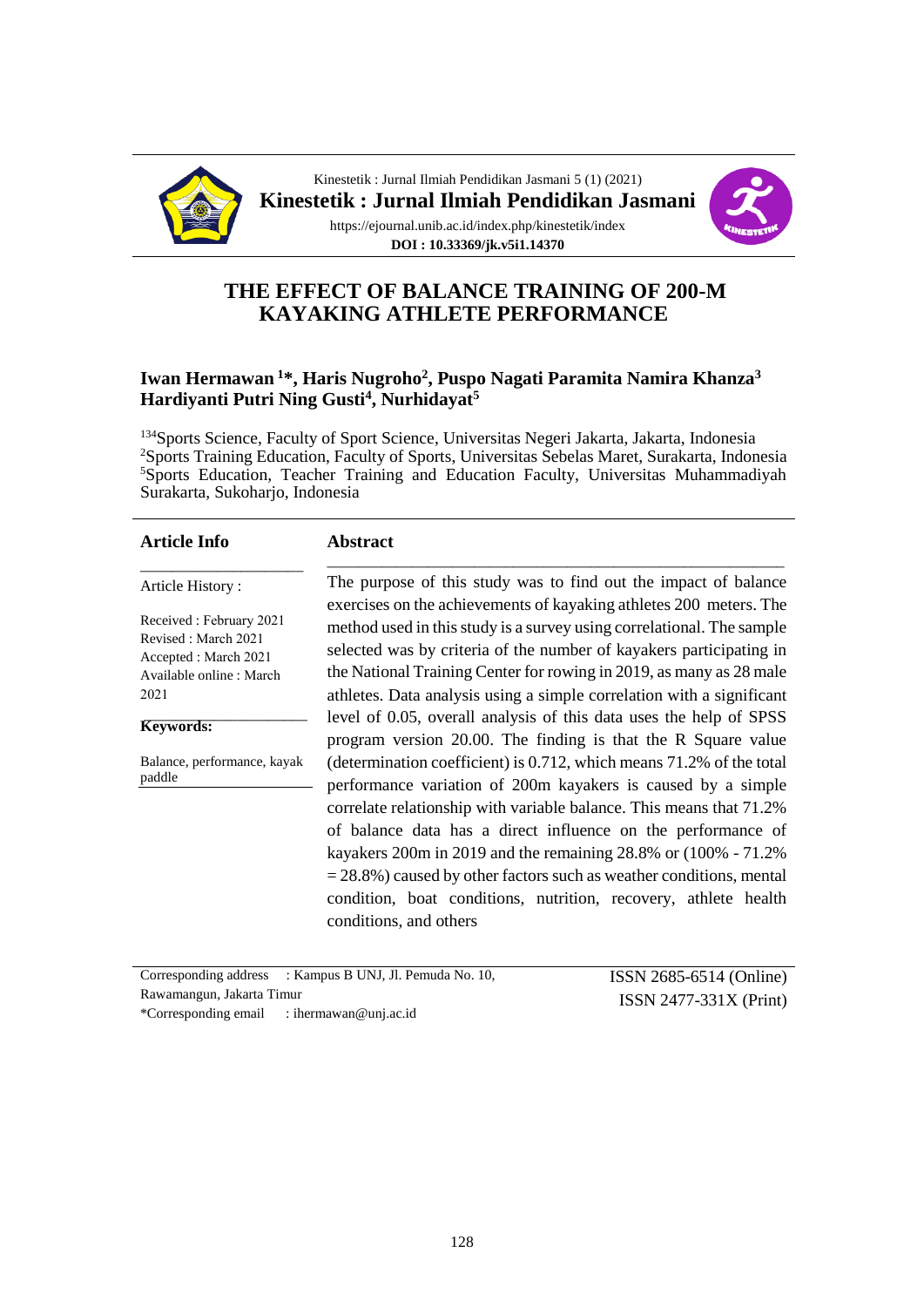### **INTRODUCTION**

Skill in the sport of kayaking 200 meters is the ability of a kayaking athlete to reach a distance of 200 meters in a certain time. Becoming a champion in the paddle sport is so that it is said to have better skills than other athletes. Many questions that have not been able to be scientifically resolved are related to technical factors such as the choice of paddle size, size and type of boat, balance, muscle strength, and the achievement of the athletes' performance.

Achievement in paddle sport is not only determined by good deployment and breeding but at the athlete's elite level to be able to compete with other countries requires a technological approach to achieve achievements in rowing. The branch of paddle sport is a measured sport, each supporting component of achievement, such as body structure, equipment used, physical components, etc., greatly determines the achievement of an athlete (Csonková & Kutlík, 2017; López-Plaza et al., 2017; Ochi et al., 2015; Zwingmann et al., 2020).

For example, the equipment used by athletes, both rowing and boat, greatly influences achievement in rowing. The technology used today is developing very fast, in terms of the shape of the competition boat which is getting slimmer to reduce resistance, and is lighter but very strong, because it is made of carbon fiber which is also commonly used for materials for aircraft or vehicles such as high-tech mohol using carbon fiber material.

Technical factors, such as height will influence other factors such as the choice of paddle size, boat size and type, balance, muscle strength, and achievement of the athletes' own performance. A person's height will be a major consideration in choosing the length and size of the paddle to use because it involves mechanical

calculations, especially the application of lever systems such as the amount of force that will be exerted to overcome the load from the length of the load arm that rests on the axis on the hand holding the paddle. The length of the oar and the width of the paddle will affect the work of the muscles that contract when a kayaking athlete pulls the oar in the water (Hopkins et al., 2011; Paquette et al., 2018). So that the strength of muscle contraction (maximal strength) of a kayaking athlete will make a positive contribution to the speed of the boat being rowed.

High posture can result in a further paddle range, with the maximum quality of muscle strength, the boat slide can produce a better horizontal distance or velocity when compared to our kayaking rowers who are under 175cm on average. Indonesian rowing athletes, both men, have a height below 175 cm, even female athletes have an average height of less than 170 cm. The height that is not ideal will greatly affect the performance of national kayaking athletes who have not been maximal at the Sea Games, Asian Games, and even the Olympic level (Akca & Muniroglu, 2008; Hamacher et al., 2018; López-Plaza et al., 2019; McKean & Burkett, 2014; Pickett et al., 2018).

Many questions that have not been able be scientifically resolved are related to technical factors such as the choice of paddle size, size and type of boat, balance, muscle strength, and the achievement of the athletes' performance. Therefore this study will analyze the effect of balance training of 200-m kayaking athletes performance in 2019.

# **METHODS**

This research is an associative quantitative study using simple correlation analysis techniques. Based on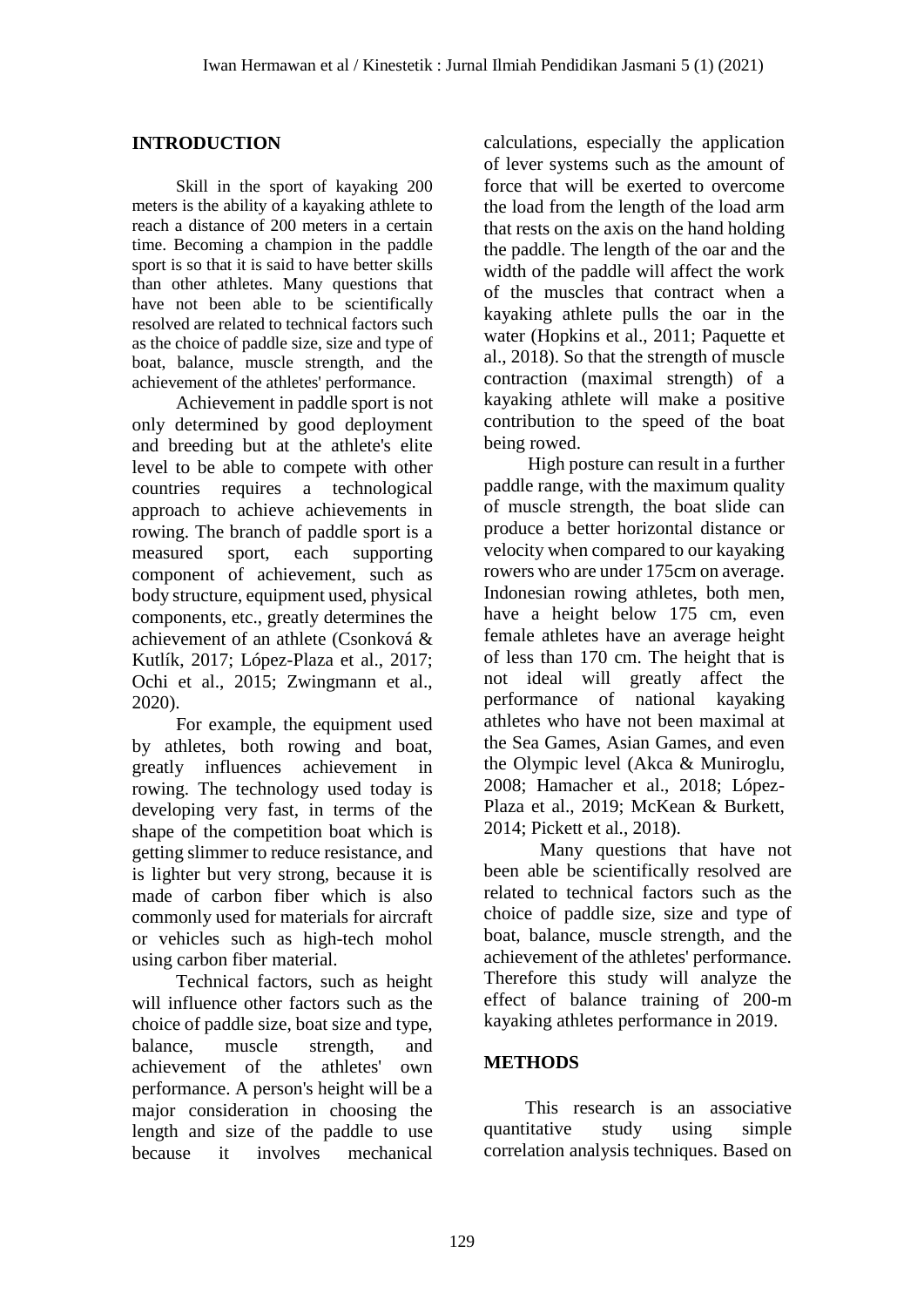the formulation of the problem, this study aims to find scientifically accurate answers about whether or not the balancing effect on Kayak Paddle 200- Meter National Training Camp Rowing Athletes in 2019. This research will be conducted in several places, for research trials conducted at the FIK-UNJ Campus and the West Java Regional Training Center in Bandung. The last research location will be conducted at Paddle Athletes of the National Training Camp for rowing in 2019, in Jatiluhur Reservoir, West Java Province with time from January-May 2019

# **Participants**

Appropriate identification of research participants is critical to the science and practice of psychology and/or social sciences, particularly for<br>generalizing the findings, making generalizing the findings, making comparisons across replications, and using the evidence in research synthesis and secondary data analysis. Identification the samples of participants major demographic characteristic for human, such as age; sex; ethnics and/or racial group; level of education; socioeconomic; generational, or immigrant status; disability status; sexual orientation; gender identity; and language preference as well as important topicspecific characteristic.

# **Sampling Procedures**

Describe the procedures for selecting participants, including (a) the sampling methods if a systematics sampling plan was used; (b) the percentage the sample approached that participated; and (c) the number of participants selected themselves into the sample. Describe the settings and locations in which data were collected as well as any agreement and payment made to participants. When applying inferential statistics, take seriously the statistical power consideration associated with the test of hypothesis.

# **Materials and Apparatus**

Nasir said that data collection techniques are measuring tools needed to carry out research. The data to be collected can be in the form of figures, written statements, oral information and various facts related to the research focus under study. This study using tools (instruments) to collect data. The research instrument made includes a balance test and paddle achievement at 200-m.

# **Procedures**

The data collection technique for the achievements of 200-meter kayak rowing athletes is that athletes do sprints pedaling kayaking by traveling 200 meters. As for balance using the development of balance tools developed by Iwan. Developed a special balance test for kayaking, which is called "Iwan Kayak Balance Test (IKBT)".

Purpose: To measure the specific balance of the kayaking paddle. Tools and Facilities: IKBT tools, metronome, stopwatch and recording devices. Implementation of the test: (1) Place the IKBT tool on a flat surface and make sure the water pass tool shows a balanced position; (2) If the IKBT tool is already in a balanced position, the athlete is instructed to sit in a boat tie with the length of the footrest and the seat that can be adjusted as the size of the boat;  $(3)$ Prepare the metronome by setting the rhythm to 80 beats/minute, and turn on the metronome when the testee feels ready to perform the test; (4) When ready and the metronome is turned on, after the signal is "ready" the athlete performs the kayaking technique for 1 (one) minute with a rhythm (stroke) of 80 beats/minute on the metronome; (5) Count the number of strokes that can be done in one minute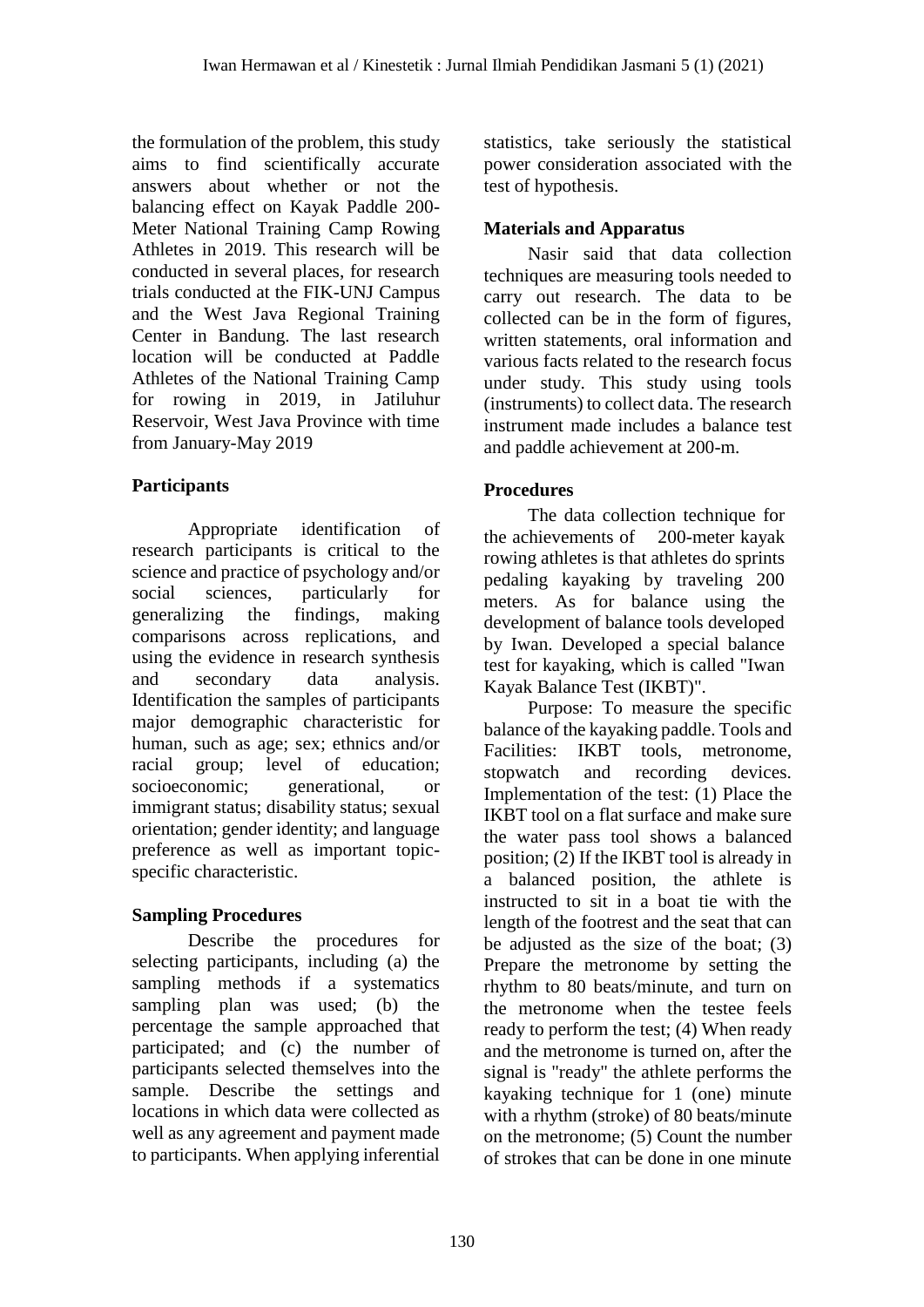with the correct rhythm according to the metronome; dan (6) Perform 2 attempts, and record the greatest number of strokes that can be done for 1 (one) minute.



**Figure 1.** Implementation of the Balance Test

### **RESULT**

#### 1. Data description

The results of research on the effect of balance exercises on the achievement of paddle kayaks distance of 200 meters can be disseminated in the form of histograms as follows:



**Figur 2.** Histogram balance and achievement paddle kayak distance of 200 meters

Based on figure 1 above, it is known that 3 samples are in the interval (10.7%) who score below the average, and 2 samples are in the (7.1%) above the average. To clarify the results in the figure above, the following is the data on the balance scores of 200-m kayaking

#### 2. Test data normality

The first requirement that must be met in path analysis is that the sample must come from a normally distributed population. The data error normality test is conducted to determine whether the observed sample comes from a population with a normal distribution or not. The statistical test conducted to test the normality of the error distribution in this study is the Lilliefors test. The hypothesis proposed in the normality test is:

- H0: Data comes from populations that are normally distributed;
- $H<sub>1</sub>$ : Data comes from a population that is not normally distributed.

The provisions in this test are if  $\text{L}_0$  $\langle L_t ( \alpha = 0.05) \rangle$  then the data is normally distributed. Conversely, if  $L_0 < L_t$  ( $\alpha =$ 0.05) then the data are not normally distributed.

The results of the calculation of the normality test of research data are shown in table 1 below:

|                                     | <b>Table 1.</b> The results of the normality test of |  |  |  |  |
|-------------------------------------|------------------------------------------------------|--|--|--|--|
| the distribution of data population |                                                      |  |  |  |  |

|                   | variable       |                                     |  |
|-------------------|----------------|-------------------------------------|--|
| <b>Statistics</b> | <b>Balance</b> | <b>Kayaking</b><br>paddle<br>skills |  |
| L count           | 0.155          | 0.154                               |  |
| L_table           | 1.173          | 0.173                               |  |
| Sig.              | 0.085          | 0.086                               |  |
| Conclusion        | Normal         | Normal                              |  |

Based on table 1, it can be seen that the calculated liliefors price  $(L_{\text{cout}})$ in all data groups is actually smaller than the calculated liliefors price  $(L_{table})$ . Thus it can be concluded that the sample of this study came from a population with a normal distribution. This conclusion implies that parametric statistical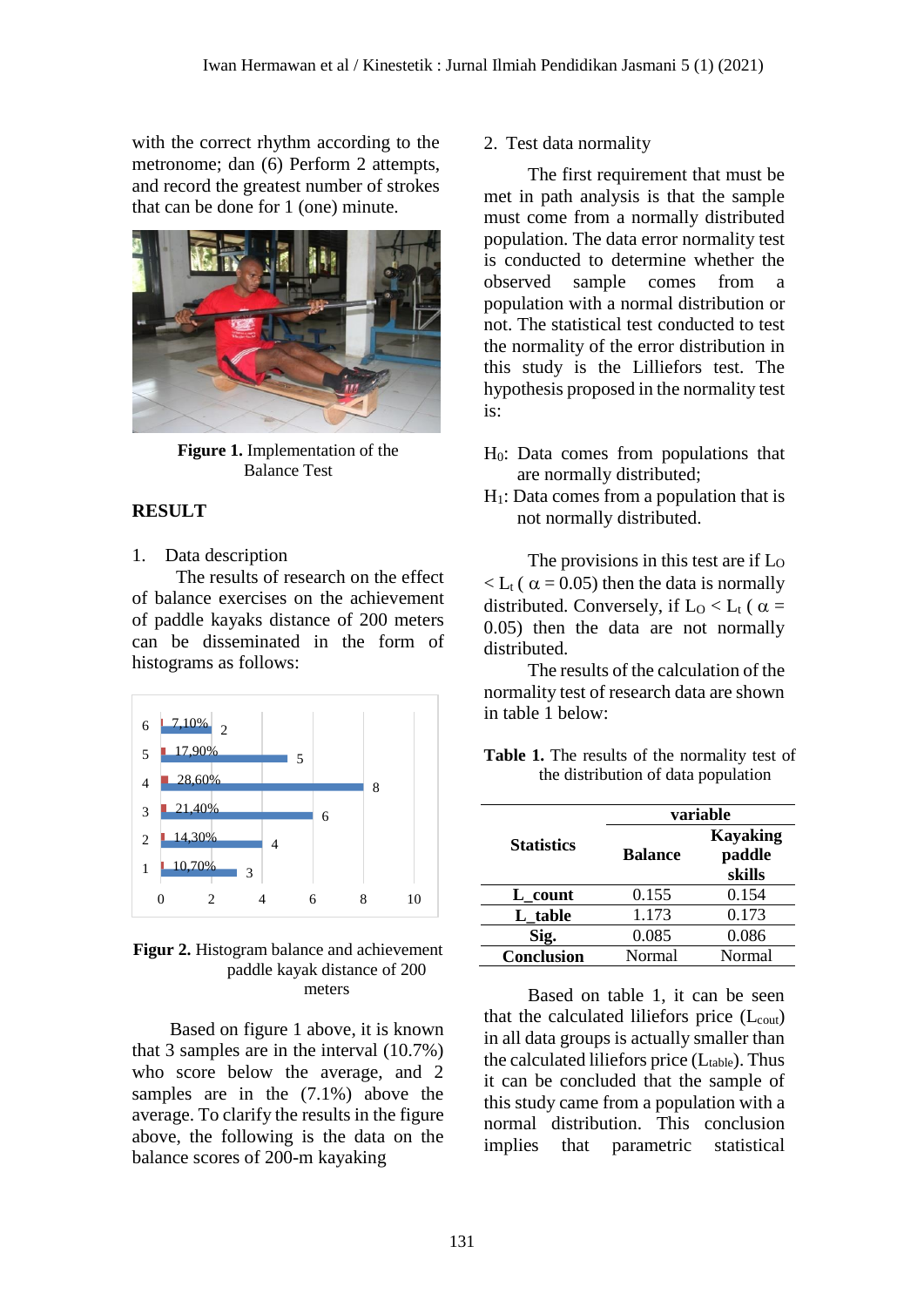analysis can be used to test the hypotheses proposed in this study so that the first conditions for hypothesis testing have been fulfilled, for more details can be seen in the explanation

### 3. Hypothetical test

**Table 2.** Correlation coefficient

| Model             | $\mathbf{R}$ | <b>R_Square</b> | <b>Sig</b> |
|-------------------|--------------|-----------------|------------|
| Coeffisient 0.844 |              | 0.712           | 0.00       |

The multiple correlation coefficient (R) in table 4 is obtained a value of 0.844 after being consulted with table R at df 27 and  $\alpha$  = 0.05 is 0.381, so the balance of kayaking skills has a significant positive correlation.

R Square (coefficient of determination) is 0.712, which means 71.2% of the total variation of paddle skills of 200-m kayaking athletes performance is caused by the multiple regression relationship with the balance variable. This means that 71.2% of the balance data has a direct influence on the skills of paddle kayaking at a distance of 200 meters for rowing national athletes in 2015 and the remaining 28.8% or  $(100\% - 71.2\% = 28.8\%)$  is caused by factors- other factors such as: weather conditions, mental state, boat condition, nutrition, recovery, athlete's health condition, and others.

The analysis results prove that there is a significant path coefficient. Based on the results of data analysis, the coefficient value of the balance path to rowing skills such as a distance of 200 meters is  $\rho_{54} = 0.844$  with the  $coefficient$  of reflection  $(R_{source})$ obtained by a value of  $R_{5,4} = 0.712$  and a large  $\varepsilon = 0.288$  or 1 - 0.712, the remaining is 0.288. The coefficient of determination is significant because the value of  $t_{\text{count}} = 8.010$  while the value of t<sub>table</sub>  $(0.05: 28) = 1.706$  at a significant level of 0.000.

# **DISCUSSION**

The results showed that from descriptive data analysis results to research hypothesis testing, the effect of balance training of 200-m kayaking athlete performance. R Square (coefficient of determination) value is 0.712, which means 71.2% of the total variation of 200-m kayaking athletes' performance is caused by the multiple regression relationship with the balance variable. This means that 71.2% of the balance data has a direct influence on 200-m kayaking athletes performance in 2019 and the remaining 28.8% or (100%  $-71.2\% = 28.8\%$  is caused by factorsother factors such as: weather conditions, mental state, boat condition, nutrition, recovery, athlete's health condition, and others.

The findings in this study are in line with the theoretical studies put forward earlier that the effect of good balance skills will be able to show good paddle skills as well (Rawe et al., 2017) (Grigorenko et al., 2004; Mhatre et al., 2013; Yaggie & Campbell, 2006). Thus it can be said that the skills of 200-m kayaking athletes' performance in 2019 can increase when the size of the oars increases so that employee trust in the leadership will be high

From the primary mechanics purpose described above, kayaking rowing is a sport that moves the body from one point to another as quickly as possible, it can be said that the achievement of the shortest possible time is the main goal to become a winner in this sport. there is no other way to win a match in rowing in general including rowing numbers kayaking is how the same distance can create the shortest possible time.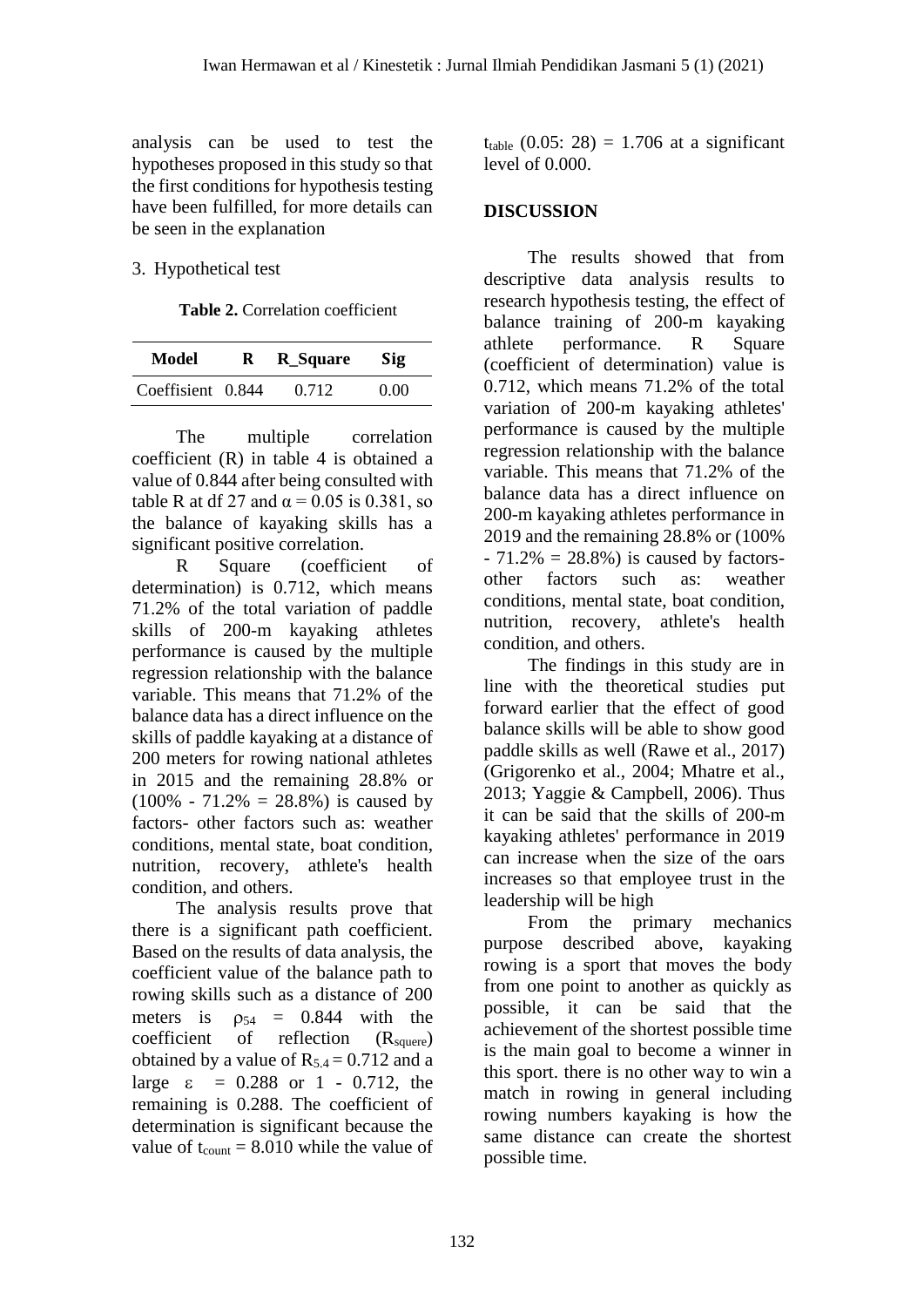Many factors influence time attainment in rowing such as average speed, environmental conditions such as wind, water currents, water types, and many more. however, technical factors related to the best timing are very dominant and must be taken into account beforehand to maximize athletes' achievements in rowing, especially numbers like 200 meters distance.

Nolte (2005) & (Jariono et al., 2020; Jariono & Subekti, 2020) describes the basic factors that influence the achievement of achievement or achievement of the best time in the sport of. the above clearly describes the factors that influence rowing achievement, namely "final time" or it can be interpreted that the achievement of the end time (time record) is obtained from the average velocity factor and the distance factor.

Paddle sport in the world under two-parent international sports organizations (international federation), for rowing under the fisa (fédération internationale des sociétés d'aviron) and for rowing for the canoeing type under the icf (international canoeing federation).

Canoeing type under the ICF (international canoeing federation) has several disciplines, including 1) paracanoe, 2) canoe sprint, 3) canoe slalom, 4) wildwater canoeing, 5) canoe marathon, 6) canoe polo, 7) dragon boat, 8) canoe freestyle, 9) canoe ocean racing dan 10) other discipline: a) va-a, b) canoe sailing, c) waveski, d) live saving dan d) rafting [\(www.canoeicf.com,](http://www.canoeicf.com/)). From many disciplines covered by the ICF (international canoeing federation), there are only 2 (two) disciplines that have been officially competed in the olympics to date, namely flatwater canoeing and canoe slalom.

Flatwater canoeing rowing has two types of competition, namely kayaking and canoe canoeing, which are fundamentally differentiated based on the shape of the boat and the paddle used (Driller et al., 2009; Ross et al., 2016; Stöggl & Sperlich, 2014; Yang et al., 2017). The difficulty level of a canoe paddle is higher than that of a kayak because the canoe athlete has to be in a kneeling position so that the body mass center (pbm) or central of gravity (cg) of the body is higher than the sitting position of the kayak paddle affects the balance level of the body while on the boat.

Balance is the ability to master the movements of his body organs (Khairul Iqbal, Abdurrahman, 2015; Kurniawan, 2018; Pratama, 2019; Tang, 2014). In another opinion, balance is an activity to hold all the forces that affect the composition of the human body to remain balanced. Balance can be in the form of balance (static balanced) when standing or dynamic (dynamic balanced) when doing certain movements (Pedlar et al., 2018; Ricotti, 2011; Rogers et al., 2013; Wang et al., 2016).

Balance is a person's ability to maintain balance during movements such as walking, running, kicking and so on. According to Dadang Masnun, the power of balance consists of: (i) The power of balance, namely when the perpetrator does it on a relatively stationary object; (2) The power of balance in motion (dynamic) when the perpetrator is in motion (when running, riding and cycling). The balance of his body is constant as long as he moves (Aligene & Lin, 2013; McGuine & Keene, 2006; Rogers et al., 2013; Wang et al., 2016).

Balance based on the work of proprioceptive nerves is a mechanism for sensing posture and movement so that we can adjust muscle movements appropriately and maintain balance.The findings in this study that balance in kayaking is very important, because balance is more dominant in maintaining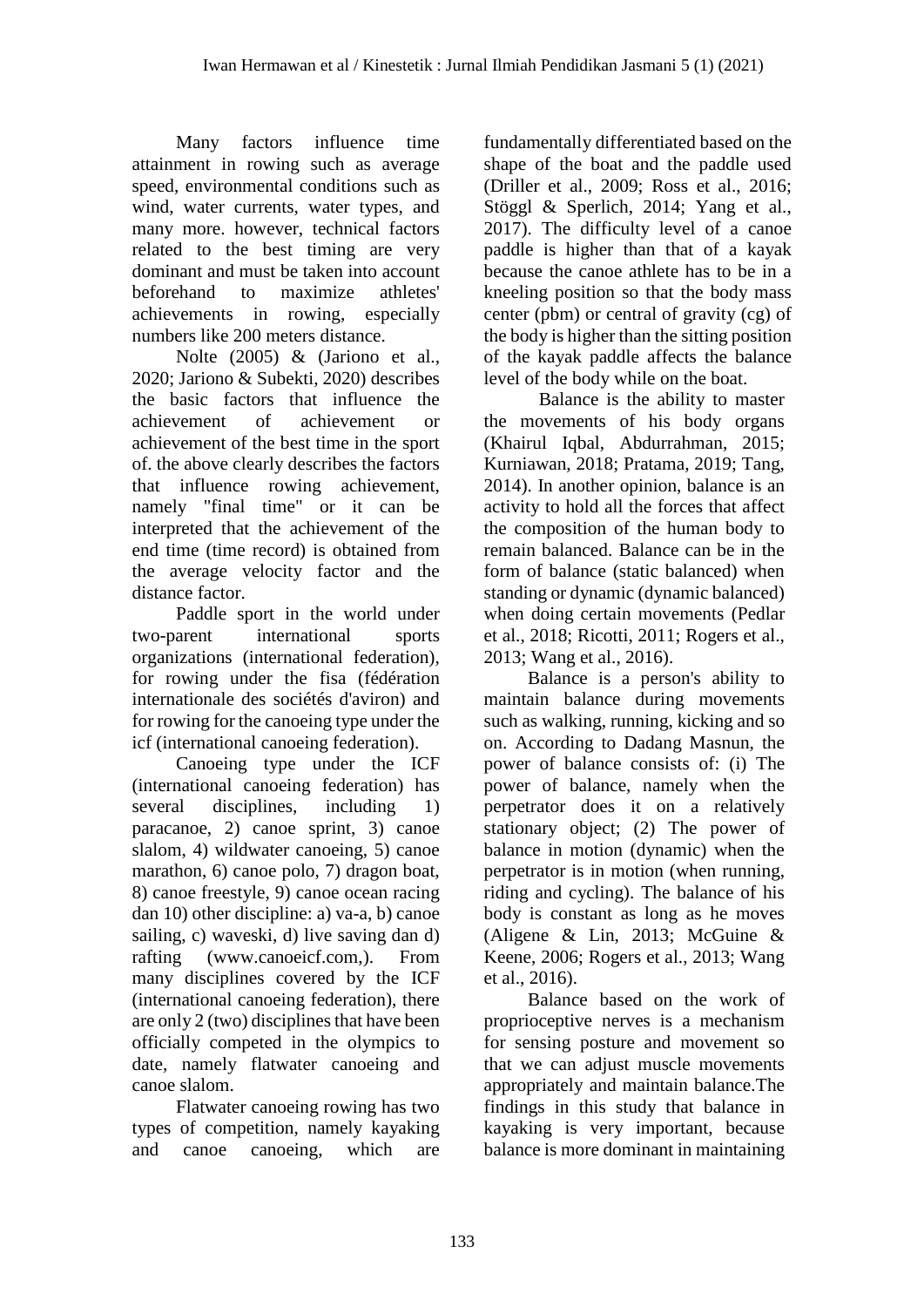the body and kayaking from reversing and the impact of physical ability training in supporting athlete performance in kayaking.

### **CONCLUSION**

From the results of hypothesis testing and discussion of the results of the study, it can be concluded that balance has a positive effect on 200-m kayaking athlete's performance in 2019. this positive direct effect also provides direction on an implication that in applying the level of balance to improve 200-m kayaking athletes' performance in 2019

### **REFERENCES**

- Aligene, K., & Lin, E. (2013). Vestibular and balance treatment of the concussed athlete. NeuroRehabilitation. https://doi.org/10.3233/NRE-130876
- Csonková, N., & Kutlík, D. (2017). Relationship between Upper Body Strength and Performance at Canoe Freestyle. Acta Facultatis Educationis Physicae Universitatis Comenianae. https://doi.org/10.1515/afepuc-2017- 0006
- Hamacher, D., Krebs, T., Meyer, G., & Zech, A. (2018). Does local dynamic stability of kayak paddling technique affect the sports performance? A pilot study. European Journal of Sport Science. https://doi.org/10.1080/17461391.2018. 1435726
- Hopkins, W. G., Lowe, T. E., & Zealand, N. (2011). Muscle oxygenation rather than VO2max is a strong predictor of performance in sprint canoe-kayak. International Journal.
- Jariono, G., & Subekti, N. (2020). Sports Motivation Survey And Physical Activity Students Of Sport Education Teacher Training And Education Faculty FKIP Muhammadiyah University Surakarta. Kinestetik : Jurnal Ilmiah Pendidikan Jasmani. https://doi.org/10.33369/jk.v4i2.12449
- Jariono, G., Subekti, N., Indarto, P., Hendarto, S., Nugroho, H., Fachrezzy, F., Surakarta, U. M., Sebelas, U., Surakarta, M., & Jakarta, U. N. (2020). Analisis Kondisi Fisik Menggunakan Software Kinovea Pada Atlet Pendahuluan. 16(2), 133–144.
- Khairul Iqbal, Abdurrahman, I. (2015). Kontribusi Daya Ledak Otot Tungkai Dan Keseimbangan Terhadap Ketrampilan Jump Shoot Dalam Permainan Bola Basket Pada Atlet Unit Kegiatan Mahasiswa Universitas Syiah Kuala. In Ilmiah Mahasiswa Pendidikan Jasmani, Kesehatan dan Rekreasi.
- Kurniawan, R. (2018). Pengaruh Keseimbangan, Kecepatan, Dan Percaya Diri Terhadap Kemampuan Dribbling Dalam Permainan Sepakbola Pada Atlet SSB Putra Wijaya Padang. Unes Journal of Education Scienties. https://doi.org/10.31933/ujes.2.1.062- 070.2018
- López-Plaza, D., Alacid, F., Muyor, J. M., & López-Miñarro, P. Á. (2017). Sprint kayaking and canoeing performance prediction based on the relationship between maturity status, anthropometry and physical fitness in young elite paddlers. Journal of Sports Sciences. https://doi.org/10.1080/02640414.2016. 1210817
- López-Plaza, D., Alacid, F., Rubio-Arias, J., López-Miñarro, P., Muyor, J. M., & Manonelles, P. (2019). Morphological and Physical Fitness Profile of Young Female Sprint Kayakers. Journal of Strength and Conditioning Research. https://doi.org/10.1519/JSC.000000000 0002511
- McKean, M. R., & Burkett, B. J. (2014). The influence of upper-body strength on flatwater sprint kayak performance in elite athletes. International Journal of Sports Physiology and Performance. https://doi.org/10.1123/IJSPP.2013- 0301
- Mhatre, P. V., Vilares, I., Stibb, S. M., Albert, M. V., Pickering, L., Marciniak, C. M., Kording, K., & Toledo, S. (2013). Wii Fit Balance Board Playing Improves Balance and Gait in Parkinson Disease. PM and R.